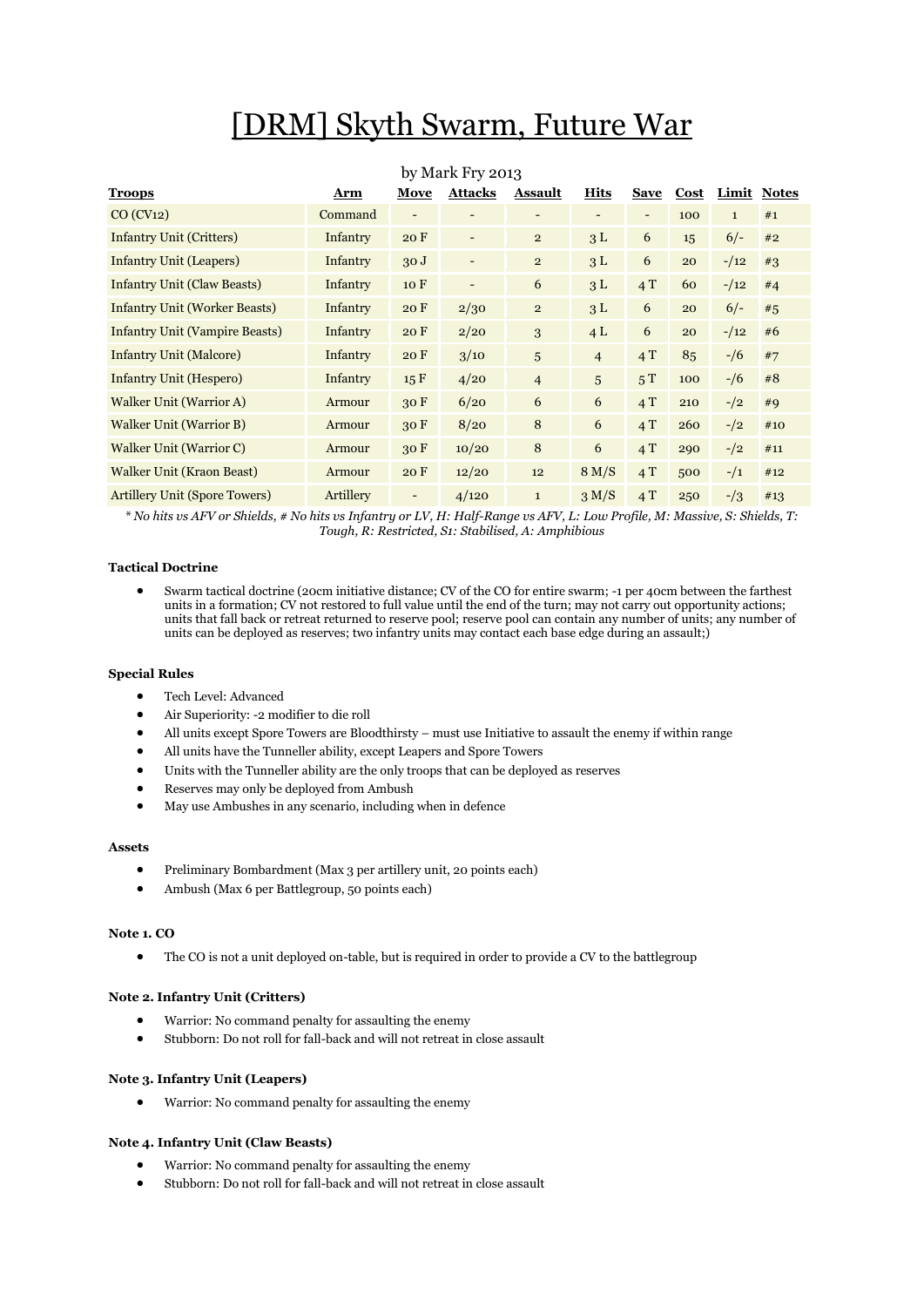# **Note 5. Infantry Unit (Worker Beasts)**

- Plasma Weapon: The nearest unit within 5cm must test for suppression/fall-back by rolling one die for each hit taken by the target unit and will be suppressed if any of the dice score 4+
- Worker: May not assault the enemy, but can provide support and will defend when assaulted

# **Note 6. Infantry Unit (Vampire Beasts)**

- Adaptive Camouflage: Count as being in partial cover when in the open and under direct fire
- Warrior: No command penalty for assaulting the enemy

### **Note 7. Infantry Unit (Malcore)**

- Warrior: No command penalty for assaulting the enemy
- Stubborn: Do not roll for fall-back and will not retreat in close assault

# **Note 8. Infantry Unit (Hespero)**

- Plasma Weapon: The nearest unit within 5cm must test for suppression/fall-back by rolling one die for each hit taken by the target unit and will be suppressed if any of the dice score 4+
- Worker: May not assault the enemy, but can provide support and will defend when assaulted

# **Note 9. Walker Unit (Warrior A)**

- Flamethrower: Always count targets as being in the open and all units hit in a straight line up to the maximum range
- Independent: No command penalty for distance from the command unit
- Elite: No command penalty for assaulting the enemy and deduct one die when rolling for suppression/fall-back
- Warrior: No command penalty for assaulting the enemy

### **Note 10. Walker Unit (Warrior B)**

- Flamethrower: Always count targets as being in the open and all units hit in a straight line up to the maximum range
- Independent: No command penalty for distance from the command unit
- Elite: No command penalty for assaulting the enemy and deduct one die when rolling for suppression/fall-back
- Warrior: No command penalty for assaulting the enemy

#### **Note 11. Walker Unit (Warrior C)**

- Flamethrower: Always count targets as being in the open and all units hit in a straight line up to the maximum range
- Independent: No command penalty for distance from the command unit
- Elite: No command penalty for assaulting the enemy and deduct one die when rolling for suppression/fall-back
- Warrior: No command penalty for assaulting the enemy

#### **Note 12. Walker Unit (Kraon Beast)**

- Flamethrower (Primary weapon system): Always count targets as being in the open and all units hit in a straight line up to the maximum range
- Telepathic Blast Wave (Secondary weapon system): All enemy units within range and in every direction are hit and count as being in the open
- Independent: No command penalty for distance from the command unit
- Elite: No command penalty for assaulting the enemy and deduct one die when rolling for suppression/fall-back
- Warrior: No command penalty for assaulting the enemy
- Stubborn: Do not roll for fall-back and will not retreat in close assault

#### **Note 13. Artillery Unit (Spore Towers)**

- Plasma Weapon: The nearest unit within 5cm must test for suppression/fall-back by rolling one die for each hit taken by the target unit and will be suppressed if any of the dice score 4+
- Direct & Indirect Fire: Calculate as an artillery concentration, using the distance between the unit and the target for deviation; the unit may also fire directly at an enemy unit within LOS
- Anti-Aircraft Weapon: May use against any airborne unit, including aircraft, gunships and dropships
- Support Troops: May not assault the enemy, but will defend if assaulted
- All-Round Vision: The unit has full 360° visibility
- A Spore Tower can be deployed on-table (can target aircraft) or left off-table (+1 to air superiority roll for each offtable Spore Tower).
- Spore Clouds: When a Spore Tower fires a concentration, leave the template on the table until the end of the opposing turn. All ground troops (friend or foe) that move into or through the template must roll two plasma attacks each move under the template.